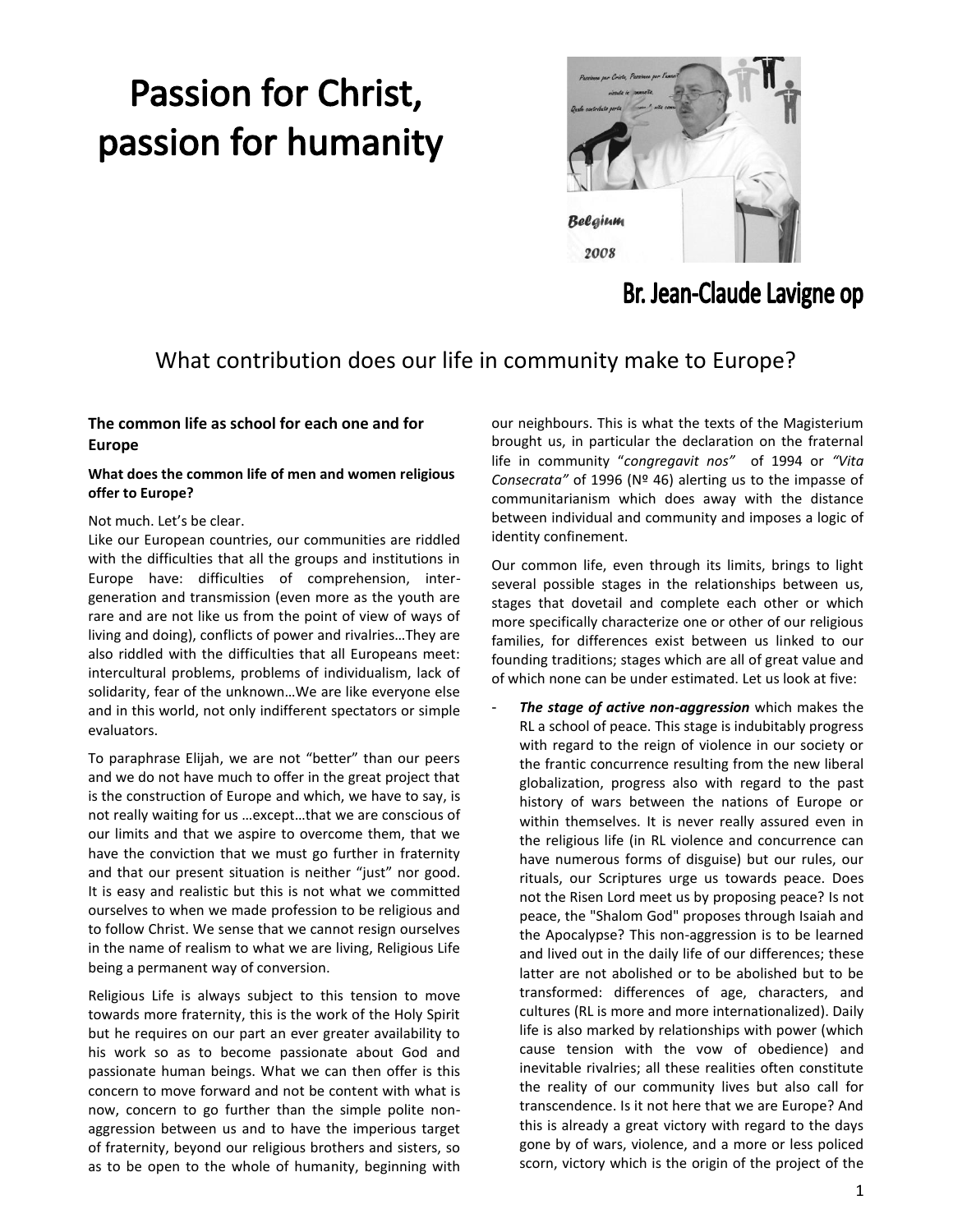EU. And this is not done without pain…and remains fragile (intolerant extremist groups, nationalist or religious); it is a question then of becoming conscious of this positive evolution, of this chance not to sombre in the easy and reducing euro pessimism and at the same time remember the ever present risk of a return to the violence (the memory of the terrible, writes Fr. Rancoeur, is absolutely indispensable). In Christian language, the challenge is to recognize, in this peace which is sought and won little by little, in our communities and in our countries, a work of the Spirit and give thanks for this in our life of prayer and our apostolic commitment, Lk 1. 78-79: canticle of Zachariah, Jesus rising sun come to lead us in the way of peace.

- *The stage of "conviviance"* (a neologism constructed like that of governance) which makes of the RL a school of "being together". The Trinitarian dynamic is then at the heart of our reflection. In the common life, we can not only be non-aggressive but we can rejoice together and be together. This is what the word "conviviance" sends us to. To find it agreeable (this does not mean easy and irenic) to live together and to find in this being together a "plus" in life, a stimulation even if we are not generally chosen. Are not our communities a place of support, of help, as much material, corporal when we get old, as cultural and spiritual (and no dimension is to be scorned), which allow each one to be less alone and so to be open to life in a larger more spiritual way. At least this is the challenge to be taken up and we must recognize the pleasure of the common life, pleasure which is not closed in on itself but points to something of hope. Is it not in an analogical way what Europe expects from the great market, common rules for exchange and production, from the putting in common of means and strategies and which is lived in a more intense manner by the members of the EU. Have we not made progress in this "conviviance" and in the best level of life since we have made the European Union or developed good neighbour relationships with the neighbouring countries of the EU, while being conscious that this is sometimes done in pain (example the common agricultural policy) with the risk of marginalizing those who are not in the EU…There, too, we must rejoice and know how to give thanks for these advances, but also dare to show our happiness in being religious by attesting that the putting in common is the greater source of the riches than those that procure rivalries and hope that this will be contagious.
- The third stage is that of *cosmopolitanism* (in the sense of E. Kant) which makes of the RL a school of openness (in the way of the Pentecostal adventure of acts 2). It consists in being open to the existence of the other without losing one's own identity. It is the openness out with our own evidence, or own convictions, beyond the "sameness" (Ricoeur). A more

difficult stage than the precedent ones and that our communities often have more difficulty in putting into practice, being alas sometimes only groups of isolates, of individuals, blocking the originality of each one in a fortress of solitude. This cosmopolitanism, chance of the common life, must already be conceived within the same national culture between different generations (and between generational cultures) but it is also lived in our communities where the brothers and sisters are of different nationalities, which is more and more frequent. This cosmopolitanism invites us to take an interest in what the other is living, in what he brings as original - experiences and questions. This attitude opens the intelligence and each of the members of the community. This stage is not yet very generalized in Europe. Most of the citizens, in Europe, still remain enclosed within their universe while the discovery of the other could, not make them become like the others, but become rich from the meeting with the other. This is the plea of Ulrich Beck (cf. his book "the European Empire") which would make us come together, in the diversity of our histories, beneficiaries of the other and not losers, on condition that we do not remain enclosed in our fearful nationalisms. The fear of the other - the stranger, hereditary enemy of a short while ago, is certainly not easy to transform into friendship but the interest (cultural and economic) in knowing him, welcoming him in his difference is fruitful. It is the Pentecostal adventure (Ac. 2) of which we can in our communities, by our lived experience and the solutions that we have imagined in order to get over our difficulties (in the inter-generation or our internationalization for example), witness to the vitality thus contributing to make it desired.

The fourth stage is that of *hospitality* with what it suggests as reciprocal relationships, as displacement, as cost also and which makes of the RL a school of welcome. Hospitality leads to making the other enter more deeply into our intimacy: image of Christ: rich with his experience (his weakness included), the other, real in his complexity and his originality often disturbs. Hospitality is one of our great traditions: it procures the comfort, the care, the recognition of the other and a concern for him. Thus this hospitality opens to the struggle against evil by making of the other our neighbour (Jabès). Our religious communities are more or less hospitable to the stranger, according to their proper styles, but we have in common the practise of hospitality at least to the brothers and sisters, to each other, opening the specificity and the originality of each one to that of the other. Europe is facing this challenge with great difficulty. What interest, what welcome do the Europeans manifest for another European, his culture, for his traditions? Not to mention the difficulty in welcoming in our economies, in our towns and our governmental institutions the national from another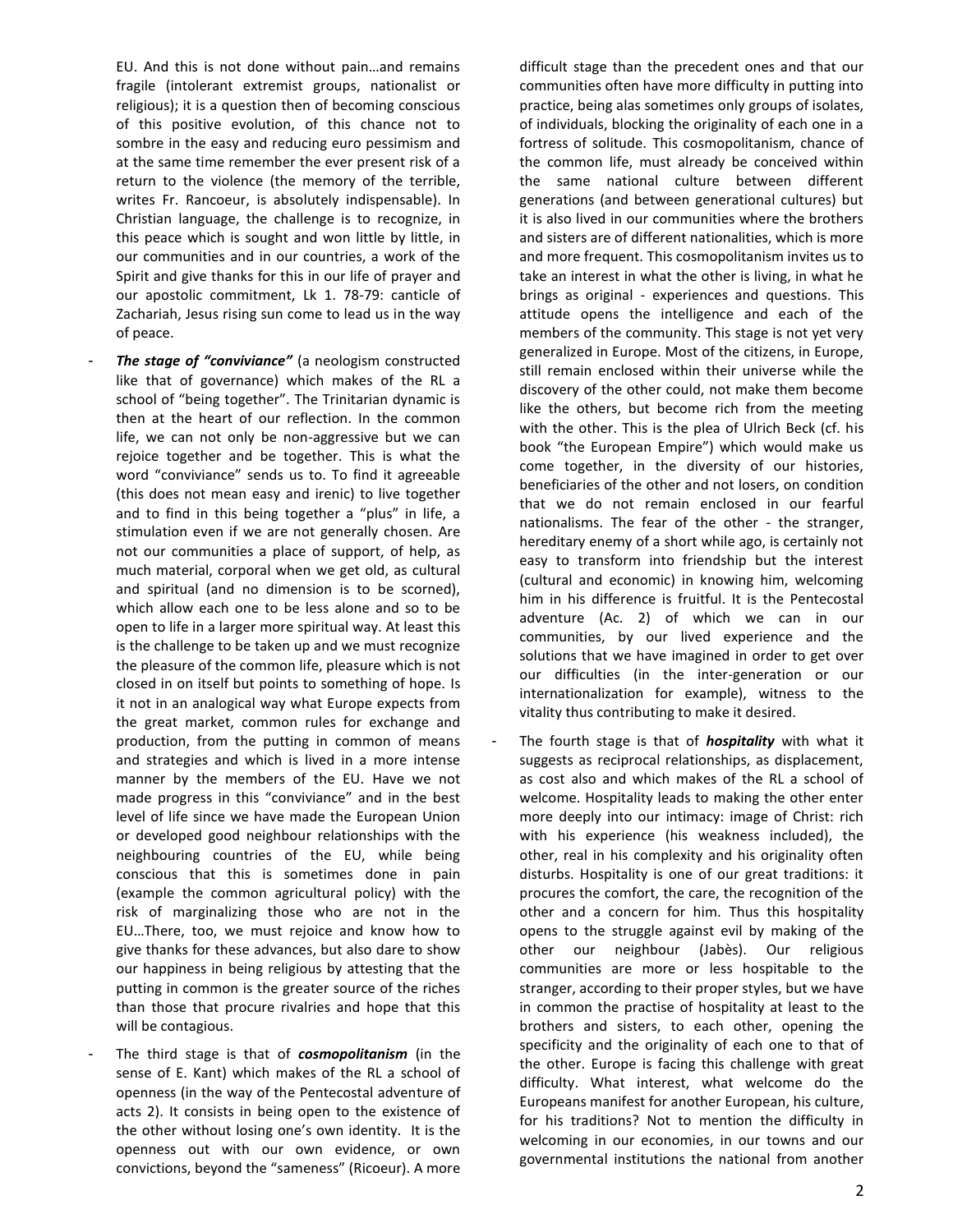country of Europe. Nor even the mutual help to take up the economic challenges of globalization. Hospitality calls for the transcending of the distrust now, it seems that many in Europe have not yet given up this chilly attitude, even at the heart of the EU (which explains in part the rejection of the Treaty in France and the Netherlands and which the new project of a Treaty for 2009 is trying to reverse). Our attempts at hospitality, even modest, in the RL seem to show that this is possible, that this is reproducible and broadening. Our modest practices can then make us think and perhaps will give us the taste for going further in openness to the other.

The last stage is that of *fraternity* (J. Ratzinger, Brothers in Christ, Le Cerf, 1962). This is the ideal we are seeking to live in our communities be it according to the model of the first Christian communities (AC) be it that of the disciples around Jesus… Not only for the pleasure, efficiency or intellectual openness, but to follow Christ as closely as possible and signify the new economy introduced by the Resurrection; that which pushed the Christians to live as brothers and abandon the each one for self logic and rivalry (even if it was difficult: Peter, Paul and John) and enter into confidence ( the problems of Ananias and Sapphire). Fraternity that then makes of the RL a school of communion as is said in "Starting afresh from Christ" (Nº 28) and which is built on the putting in common of our weaknesses and our hopes more than on the affirmations and the strong points. Fraternity which is spread out fundamentally on the pardon received from Christ and multiplied between us, pardon, the true cement of the common life beyond the sympathies and connivances. Fraternity is demanding and never attained – hope in clear obscurity as C. Chalier wrote  $(1)$  – but it is the horizon the religious life targets. Europe seems a long way from this horizon. Reconciliations remain to be done and mutual recognitions have to be manifested. Each of the peoples which make up Europe must be recognized in their history and culture (recognized does not mean that it be without discussion or calling into question) and to recognize the value of the others, and this also concerns each European personally. Confidence is not yet truly at the meeting place in Europe and rivalry which urges towards the minimization of the community – and even the inter governmental – is often stronger than the wish to live together so as to face the future.

These passages towards a more fraternal relationship to which the religious life and its institutions tend and at which sometimes they arrive, design a strong European project; a project that is the responsibility of the politicians and evidently not to the small minority of

religious. It will serve nothing to be givers of lessons: no one will listen to them in the secular universe which is Europe and it will even have a negative impact; how then can we contribute to the advancement? Through these five stages we have already underlined, the necessity of giving thanks for what has already been realised in the Europe of 2008 and this "thanksgiving" must encourage us ourselves to better live these dimensions of peace and "conviviance".

Our common life – and the institutions that permit it – can also make us think that it is possible to go further in the cosmopolitanism, hospitality and fraternity. May this be possible and may it cause happiness, may it contribute to the accomplishment of our humanity. It is in this that the RL can be a sign and a means of communion, sacrament of communion, that it can go beyond the denouncing function of the prophet who names what is wrong so as to incarnate, even modestly, the announcing function of this prophetic posture that the religious life passes on, function that shows that another way of living is possible and fruitful for each and all.

*But so that our prophesying is plenary, after the denunciation which is easy and the annunciation which takes over from the "come and see", we must put into practice the third function of the prophet: the visitation, for the true prophet cannot be content to denounce and announce; God pushes him beyond.*

This third function requires us to go to meet our contemporaries and to put ourselves at their service. Not in making proselytes for ourselves to the European idea, this is not our mission, nor only by the silent witness for our fellow citizens do not really know how to decipher this witness (de-Christianization and secularization are the causes). We must give an account to those by whom we accept to be met, by word and act, of what we live and this can be inspiring for those who are seeking a good and just life (as Fr. Ricoeur writes). This visitation which renews our apostolic life can mobilize our works, our networks, our European communities and our pastoral know-how; this leads us to work with others at the art of becoming European by offering the palette of our already existing European values, our hope of fraternal communion and our modest experience in this domain.

In this perspective, we are not exterior to a world that we would like only to transform; we are on the road with it, transforming ourselves with it but through a fruitful distancing that the common life institutes; fruitful distance of which the Act of the Apostles gives the enthusiastic recital.

 $\overline{a}$ 

<sup>&</sup>lt;sup>1</sup> Catherine Chalier, "The Fraternity", Buchet-Chastel, 2003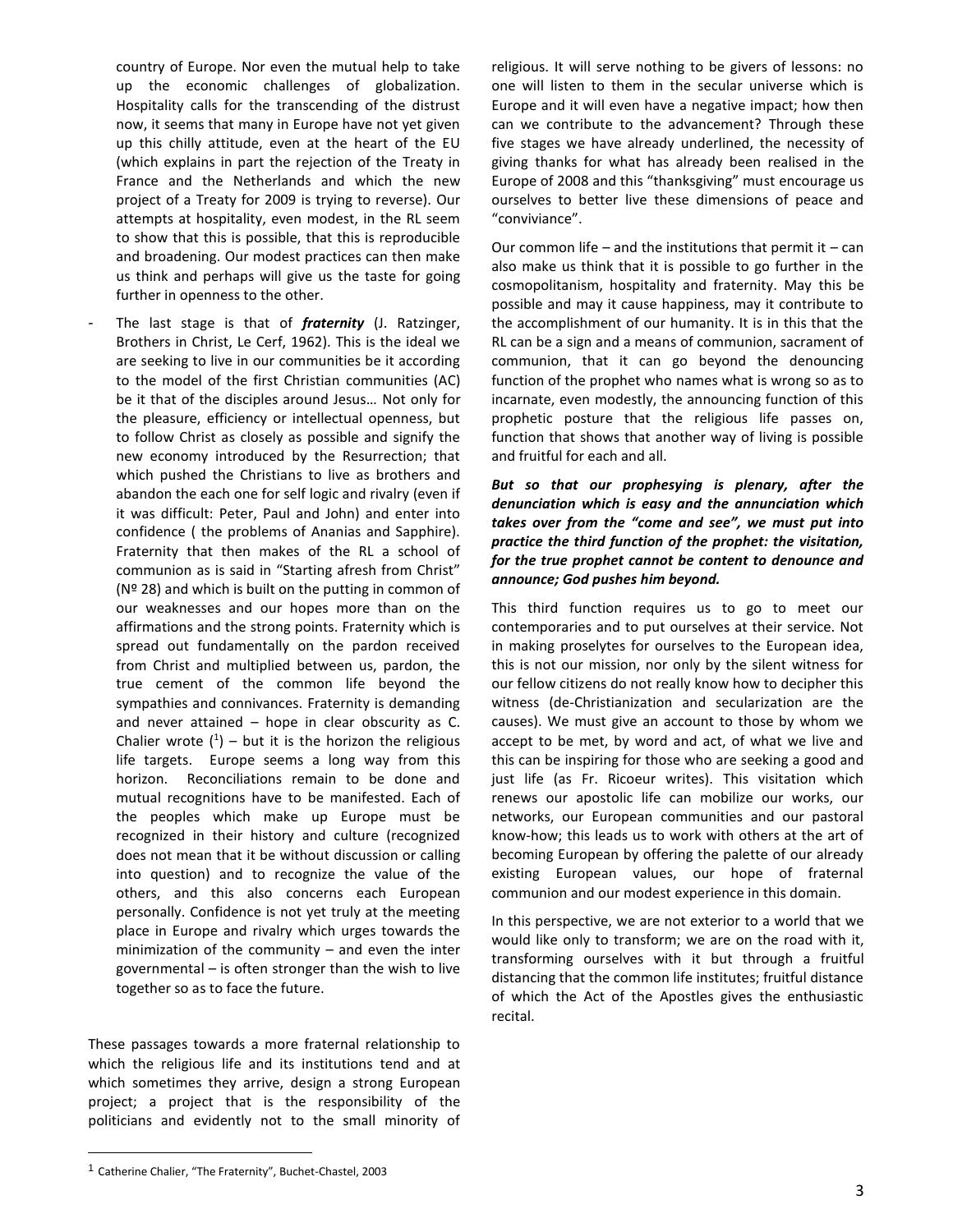#### *Questions:*

- *How do you receive these propositions in order to characterise the forms and stages of the community life?*
- *How can we be communitarian actors of peace in and for Europe? What obstacles and chances? How can we be actors of fraternity?*

### **The common life as attitudes for each one and for Europe**

If fraternity is the horizon targeted by the Religious Life, the common life also helps each one of the religious to advance by giving them the means to follow Christ (means that are the rules, the traditions, the vows and the institutional procedures which organize the power…but also the other members of the community) and to pass with Him from death to life. Alas sometimes wounds can be caused by our difficulties in living evangelically together. But the aim of the religious life is completely opposed to this and is a plea for a more intense life. This aim, in the measure in which it highlights a certain number of propositions, can be our contribution to the construction of Europe. On one condition: that we are inserted into the spaces of dialogue and discussion on the future of Europe which results in two attitudes:

- *That we know how to give an account not only of the hope that inhabits us but of what we are seeking to live in daily life.*
- *And a great desire for debate haunts us, a desire that is inseparable to that of listening and not overwhelming the other by our arguments.*

### *Is this not the apostolicity of our religious life (whatever canonical form it has)?*

Our preaching, our works, our ways of being present to the world in particular to the most fragile, as well as the fact of inviting men and women to join our communities, are ways of proposing values and practices to Europe but our life together, the common and fraternal life, offers by itself tracks for the European building site, beyond our personal qualities and limits. We are, in this Europe which is searching for itself, among other Europeans and what we are living is already a way of building Europe. Our existence in community, while each one in Europe lives for himself and his limited group, is already an interrogation that can invite to reflection on the possible and desirable lifestyles.

*I retain here five propositions which condition our religious life and which are also the fruits of it (and schools that result from it) but which also make of us European citizens animated with a certain ideal,* one among the numerous ideals of Europeans; five propositions that can also be propositions for a new Europe, contributions to the debates – formal and informal – through which Europe is being built and perhaps a European being. By proposition, it must be understood not only the values but the putting into practise of them, ways of being, not attitudes gained, but the incessant research so as to make of them realities and daily practices. The common life is less a way of doing than an organization in order to become.

The concern about the link: our religious lives rest on the free choice of solidarity between us and on the sharing of what we have and what we are: putting in common on the financial, cultural, and spiritual level...putting in common of our time and our centres of interests, our doubts, and our relations. Never easy putting in common, for our characters are different, our capacity to expose ourselves to others always insufficient, our dialogues rarely easy and confidence never definitively attained. All this is to be built and rebuilt, patiently; it is what pushes our communities to seek unity. Our religious lives are also the places where we try to live out the welcome of our weaknesses, our handicaps, and our limits our illnesses and our advanced age… with, of course the limits linked to our human and technological means. This link allows us also to hear in depth the cries of the excluded, the non-integrated (migrants, foreigners), the rejected, those without links, and the humiliated and to make ourselves close and in solidarity with them (this is where our vow of poverty leads us) for the human link is a possibility for the wounded to rebuild their humanity. This concern we have about the link between us and with those who do not have the necessary social connections to succeed can build, in its dynamic, a paradigm of the good and just life in Europe and a provocation for our communities to be weavers of links beyond national frontiers, linking East and West but also countries of the North and the South.

The European Union has a certain concern for this link: exchanges between groups (youth, professionals) of different nations, regional politics to diminish the economic gaps, the political structures, cooperation with developing countries…but the promotion of the daily social link, the social solidarity, the struggle against the poverties and social exclusions remain the responsibility of each state. Social Europe is still far off and it invests little in the promotion of the link, a nevertheless central element in the common project of Europe. At the level of Europe in its ensemble, the mechanisms of solidarity are few. There is here a field of action and protest that the religious life calls us to invest in: migration, discrimination, rights of people…by calling for political changes – which are a matter of justice and in putting into practice already in our communities these systems of weaving and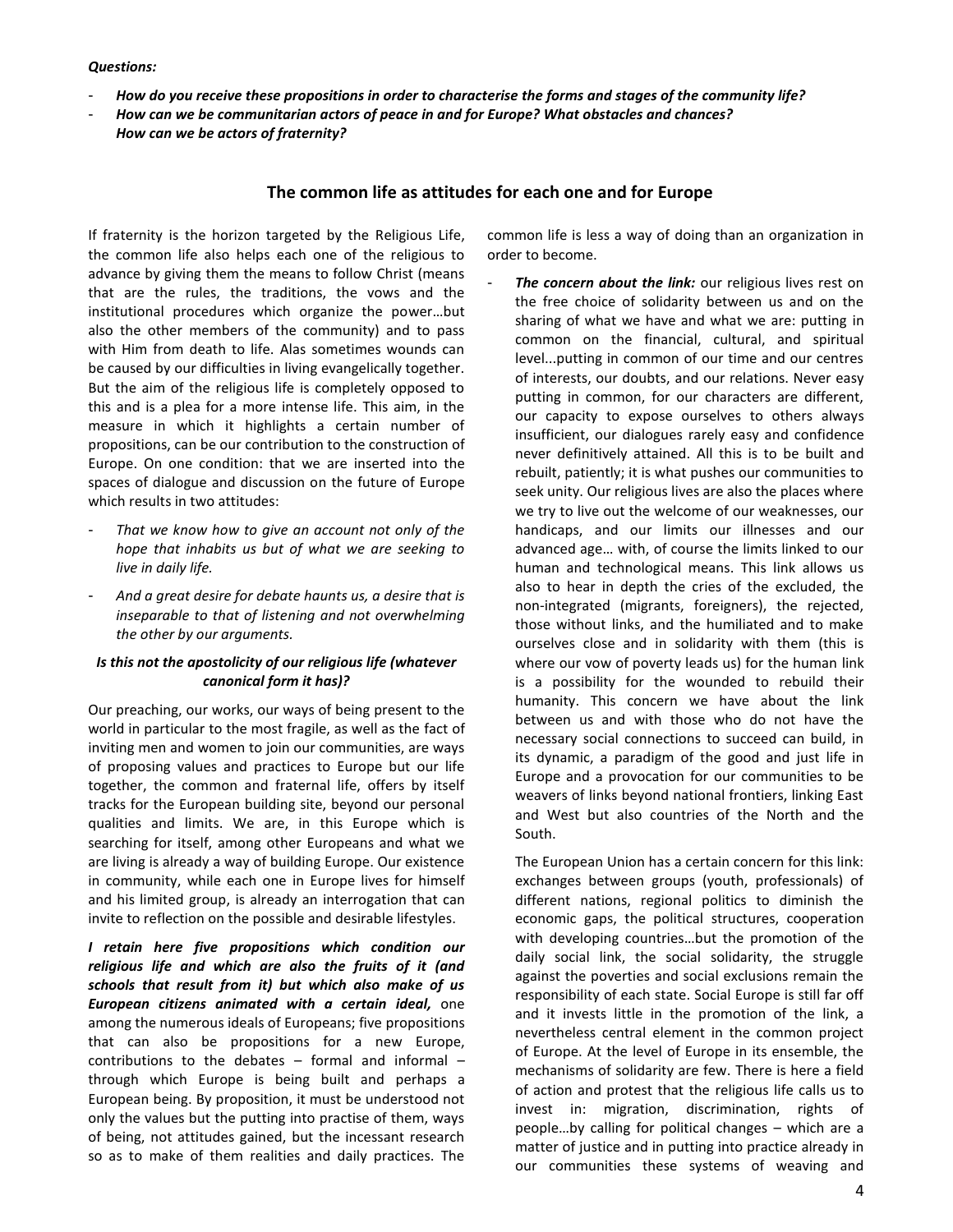welcome of the "disconnected" of modernity, these links that build the friendship (another word for saying charity), which makes life more worthy and agreeable for everyone.

The seeking for truth: the common life is above all verification and authentication of our desires to live in following Christ, way beyond our little daily lies and our "cinemas" or our meanness. The common life, in this perspective, is a walk in the following of Him who says to us "I am the way, the truth and the life", the three dimensions are tied in one single dynamic in our personal and community lives, truth which makes us free in order to ratify each day the call that reaches us. We do not last in community if our discourses are too rarely conformed to our acts, if we remain in illusion about ourselves, if we remain in pious dreams, while our acts are far from our discourses or our dreams. Life together allows for the casting aside of appearances (or at least would permit it if fear did not intervene and spoil everything). Our common life helps us to enter into truth on the way of conversion that remains to be travelled, way always to be taken up again and for which others are essential, indispensable aides. This life together postulates too that each one seeks to be true before others, and before themselves so as to be true before to God… this is not simple and demands patience and respect, the capacity to ask pardon and to feel welcomed with kindness.

To propose the truth for the construction of a Europe that is just and good suggests that it is not necessary to lie so as to live. The truth rarely gets a good press in the political world; the true is not often politically correct. Now, there is absolutely no need for demagogy so as to advance, for example by appealing to nationalistic reflexes, to the fear of migrants, to the spirit of revenge, to the ancestral enmities… Strength is to remark that this remains rarely present in governmental behaviour which remains very often in obscurity, lack of transparency, the rarely kept flattering promises. Now, the true sets free, to the difference of demagogy and manipulation. Research for the truth opens the way to democratic debate which is research through the debating of the best, or of what is close to the good and to true reconciliation (for example through a common reading of a conflictual history).

In the same sense, the practise of the true invites, in the framework of the EU, to not use the Brussels Commission as a scapegoat to mask the refusal of political responsibilities. It suggests the practising as much as possible of democratic debate and not technocratic judgement which refuses the points of view of the citizens so as to advance the project of the EU.

The common life of religious can be a witness – verbo and exemplo – of the pertinence of a fraternal seeking for the truth so as to live a good life with and for the other in just institutions (taking up once again Fr. Ricoeur).

**Generosity** (the first of the virtues for Descartes: "passions of the soul, 1649,  $n^{\circ}$  153): the common life is a permanent call to lose something of ones ego to the profit of a greater presence to God and others, following Jesus who gave himself up even to death for humanity. It does not lead to the effacing of each one but suggests the renouncement of the closing in on oneself, the giving of what one has and is so that a space where God can come be freed. The common life is a proposition for a more and more radical letting go so as to let oneself be approached. To be generous is less to give than to let oneself be reached by the cries of others, near or far, God or the brothers and not to shy away (1 Jn) from their demands. The common life requires this attitude and must favour it for it is the source of a permanent transcendence towards the living God. Fear is no longer acceptable and egocentricity or calculation either. However the reality lived out in our communities on this level is not always a success. There are, here, conversions to be experienced as a matter of urgency.

The difficulties experienced in community in this domain are to be found on the scale of Europe and of its project. So that Europe becomes a fraternal continent, be it in the form of the EU, be it in other forms, it is necessary for each State to abandon a little sovereignty so as to find more of it again with the other European states and accede together to a more prosperous and happy space. By being associated with the others and in accepting the rules of the community game, each country accedes to new opportunities, to a greater influence in the community space, to a better life (this explains on the one hand, certain countries' desire to join the EU)… Now we are far from this situation and the fearful priority of each one for self remains the dominant attitude. This explains the constant enough tensions so as to closely defend national interests to the detriment often of the good of all and even to the detriment of that of each of the state definitively. Paradoxically generosity leads to the way of gain, gain for all.

The RL is there before a challenge as much for itself as for Europe: it must demonstrate by the happiness of its members and their spiritual advances (in the humanity of each one) that generosity and rejection of egoism are the ways of being efficient and pertinent.

The celebration: the common life of religious is founded on and celebrated through the liturgy and our spiritual practices. It is common prayer to The One who gives life and response to His always primary call. The Religious Life is thus supported and revived by what is radically external to it (what one calls transcendence) and what it confesses as such. The common life of religious receives its being from another and not only from its members, even full of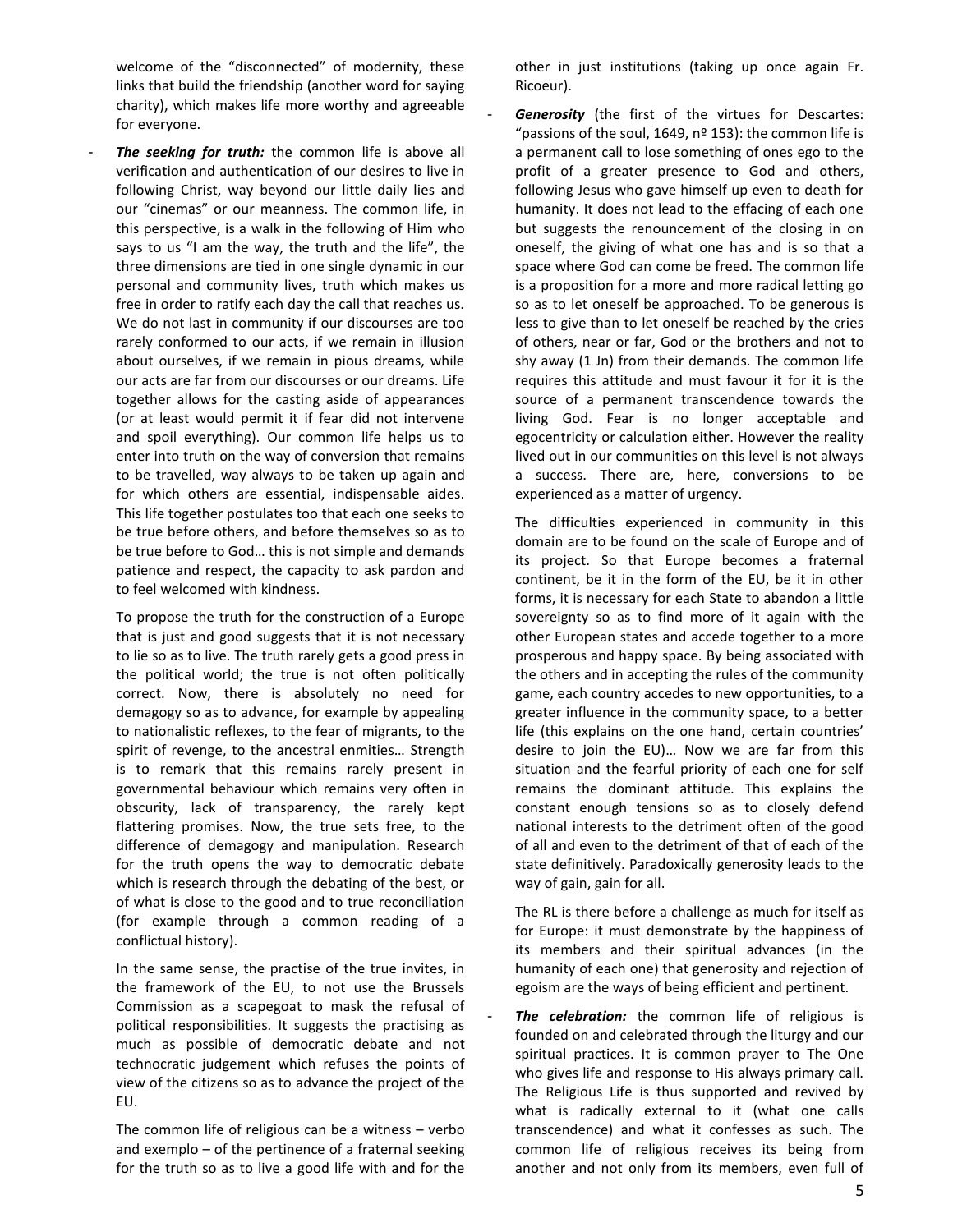good will, militant generosity and exquisite politeness. The RL says this beyond of itself and names it the source of its joy, of its hope and of its most essential being, evidently according to the modalities and discourses proper to the charisms of each congregation. It dares also to say that this beyond has a Name, that it compromised itself in the history of humanity and continues to do so and that the Other came to meet our humanity, personal and collective and that we can from now on taste his presence. We find the Eucharistic dimension of the common life again here.

Europeans are not unanimous in the naming of this transcendence, or in the need for a public nomination of the place that this transcendence has in their daily life (debate about the origin of the European values). For some, Man (and his rights) is enough, for others it will be the sense of history, for others a God and these last will be different one from another when it is a question of being precise about who this God is. We cannot however hold to the construction of Europe without recognizing in it a "soul" this is what J. Delors said in 1994 "if in ten years we have not succeeded in giving a soul, a spirituality to Europe, we will have lost the game" (repeated in 1999 in Strasburg cathedral).

This recognition of the "soul" of Europe passes necessarily by the plurality, the polymorph, the taking seriously of the diversity of points of view and of the systems of nomination of the transcendence. This taking seriously obliges us to enter into this concert and to dialogue. We cannot desert and have to risk a collective (thus stronger even if it is less media friendly) and not only individual word, word lived and spoken, so that the soul of Europe be radiant and source of fraternal behaviour. This word cannot be content to be only ethical (however indispensable) but it must target the proposition of a joyous hope to a continent which doubts itself and its future, something that has to do with the horizon of the sense of Ricoeur.

It is not a question of wanting to re enchant the world but of living fully a relationship with Christ and the brothers and of daring – in a manner respectful of others – to say something about this relationship, of celebrating it and of living it mystically in the sacraments. This will constitute an important proposition for the Europe we hope for.

The *strength:* this attitude is, in a way, the synthesis of the four preceding ones. The life in community allows us to transcend our personal weaknesses a little: it offers us support, allows more assurance and gives more strength to each one (economic matters included) by the collective dimension, by the freely chosen" being together"; strength which allows us to qualify, beyond our limits and our characters, our evangelical message. Not by the strength of the powerful, nor the power of the "great ones of this world" against the others, the less astute or the more fragile, but by those of whom St. Paul speaks regarding the folly of the cross and which benefits all. Strength (not blockage) that our communities offer more often when they care about the common good which is the good of each and all, which is more than the sum of the interests and individual sensibilities. This strength, different from power as St. Thomas Aquinas reminds us, won through the common life is of the order of tranquil, peaceful assurance that means we have no more need of violence and aggression to live (Happy the gentle, and not the weak).

It was on such logic that the idea of the European Union was constructed, inscribing in its heart the aim of European common good (through for example the Higher authority then the wanted commission out with the system of relation of political force) but this is often forgotten to the profit of national rivalries or the not always fruitful defence of sovereignty, which weaken the action of the member states (for example in diplomatic matters or helping developing countries; will the new treaty change these reactions?) and sterilize the dynamics. Protectionism, the struggles to draw profit from the others, not to be associated, do not make for the progression of Europe nor for the happiness of Europeans; they disqualify the European project as a concrete and pertinent alternative to "Americanized" globalization. Also, this strength is often an unhealthy seeking for power (in the discourses) by the incessant reminder of European performance compared with that of the USA or Japan.

For the whole of Europe, the common life of religious can attest that cooperation, mutualisation of our competence and our questions is an efficient strategy and thus usable; the logic of concurrence is not the only one possible. Rivalry rarely leads to the good of all and to a shared hope with regard to the future; it leads more surely to the death of the weak.

*These five propositions do not describe a complete scenario;* each and every one, according to their charism, has to make an inventory of what our fraternal life can bring about. But the RL is not an archaic manner of existing; its ancient perfume can, by mixing itself with other Europeans, contribute to the making of the European space a place where the adventure of each and every one has taste, a space where our God himself gives himself to taste.

#### *Questions:*

- *How have your received these propositions?*
- *What is the most essential posture for taking up the challenges of Europe?*
- *What heritage can we share with our European brothers and sisters?*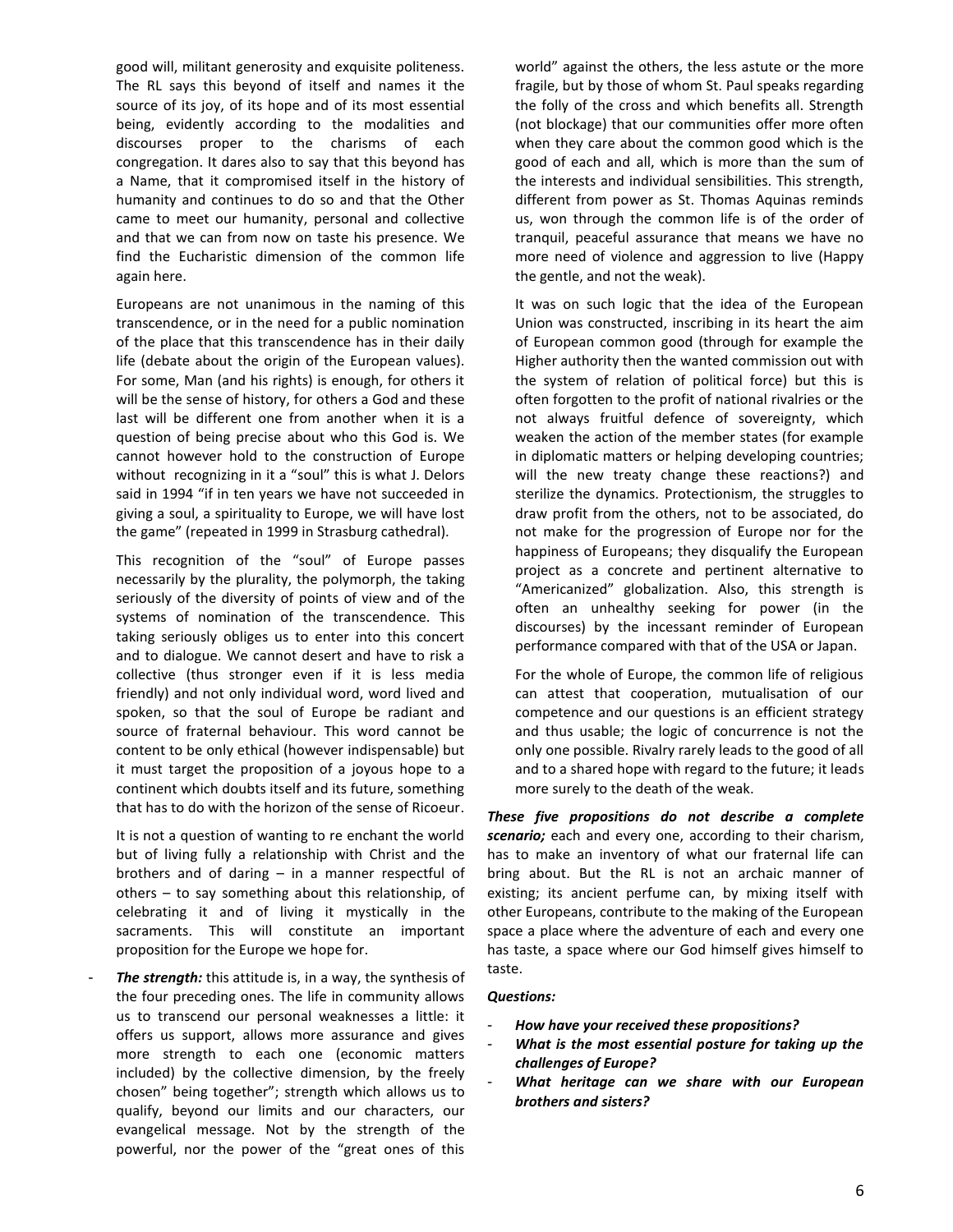# **The common life as service for each one and for Europe**

During the two previous conferences we started from what the common life of religious could suggest for the construction of a happier and fairer Europe. The common life of religious was presented as a source of values; ways of being that could give ideas on the road Europe could borrow but also as a place of intercession and praise in order to support this possible orientation for Europe.

# **1. Reviews**

On re-reading what has been produced in the group work and what has happened in the course of this assembly, I would like, in a first period, to send you back to what you have said.

The theme was the common life but it is difficult to separate it from the totality of existence that the religious life represents. Some have therefore underlined the importance of taking up the cultural challenges, for Europe is a mosaic of cultures. Others have reflected on the demand for spirituality which is present in the modernity and have insisted that religious do not hesitate to respond to this demand; which is completed by others who put the accent on the witness of the life of prayer. Finally others ask the question about a possible political prophetism in European society and in the Church.

# *If we re-centre on the common life which is the subject of our reflection, the groups said that the religious life could bring to Europe, as a service, some attitudes:*

- be truthful in being concerned for the other
- be concerned about the social link
- present the strength of the weakness in a society that is too sure of itself
- give importance to the "letting go" which allows true freedom
- the central value of hospitality
- the place of the celebration and the seeking of a soul for Europe

#### *The groups have made even more concrete proposals:*

- Work to give better information on the religious life (and its heritage) and to reveal a better image (truer also) of what we are and what we live, how we can contribute to the European adventure.
- Work for the coming two years on "the soul of Europe"
- Mutually help each other in the organization and development of the conferences of religious especially with countries that have fewer resources for this.
- Seek to speak with a unified voice in Europe for we make more of an impact than we think and our propositions can contribute to the process of a more just and fraternal Europe.
- Everywhere in Europe be concerned to speak about our motivation, our aims by using the language of mercy and hope.
- Revitalize by actualizing fraternal correction, community and individual discernment.
- Learn to manage conflict in view of the common good.

# **2. Some convictions**

Having worked with you all these days I would like to share three convictions which seem to be our common patrimony.

Without practising the "Coué method", it seems to me that *the religious life has something to propose to Europe,* not like the "new crusaders" but like European citizens moved by new ideas that are particular and susceptible to respond to the challenges that the European space has to confront. We have to bring these ideas through debate, reflection and a common process. We have to bring them, as citizens among the 488 million others but also as citizens having important networks and an ecclesial influence susceptible to having certain strength. Finally we have to bring these propositions concerning ways of being together and values through our pedagogy, our "witness" and also our works and our preaching (catechism, media…)

The things we bring can have an "influence" for Europe is a building site. J. Derrida said even that (Europe was a continuous process, not a state arrived at. This is because Europe is in movement (towards a wider EU, towards good neighbour relationships with nonmember countries…) and that nothing is yet fixed, that our contributions are of importance. It is because we can contribute that Europe could perhaps be orientated towards other values than those which promote new liberal globalization. Our communities, our projects of "province of Europe"…are laboratories for a certain type of Europe which can be an alternative to that which is happening.

We cannot absent ourselves from this site; this is the new horizon of our mission.

- In order to be in this dynamic we have a lot of *work to do on our language.* We have to renew in depth, not so as to be in the fashion, but to be understood; our way of giving account of what we are and what we live. We have to make understood what the common life brings, not starting from ourselves but from our potential questioners. To say "an authentic life" where we "are signs", can no longer be understood for it is the other who can say we are authentic and if we are signs. We must at the same time decentre ourselves and start from concepts and new ways of thinking, of reflecting starting out from modernity. We must enter into this work of translation if we want, in European society, to fulfil our mission of bearers of the Good News and make the value of the Resurrection tasted. In this perspective, it seems fundamental to be not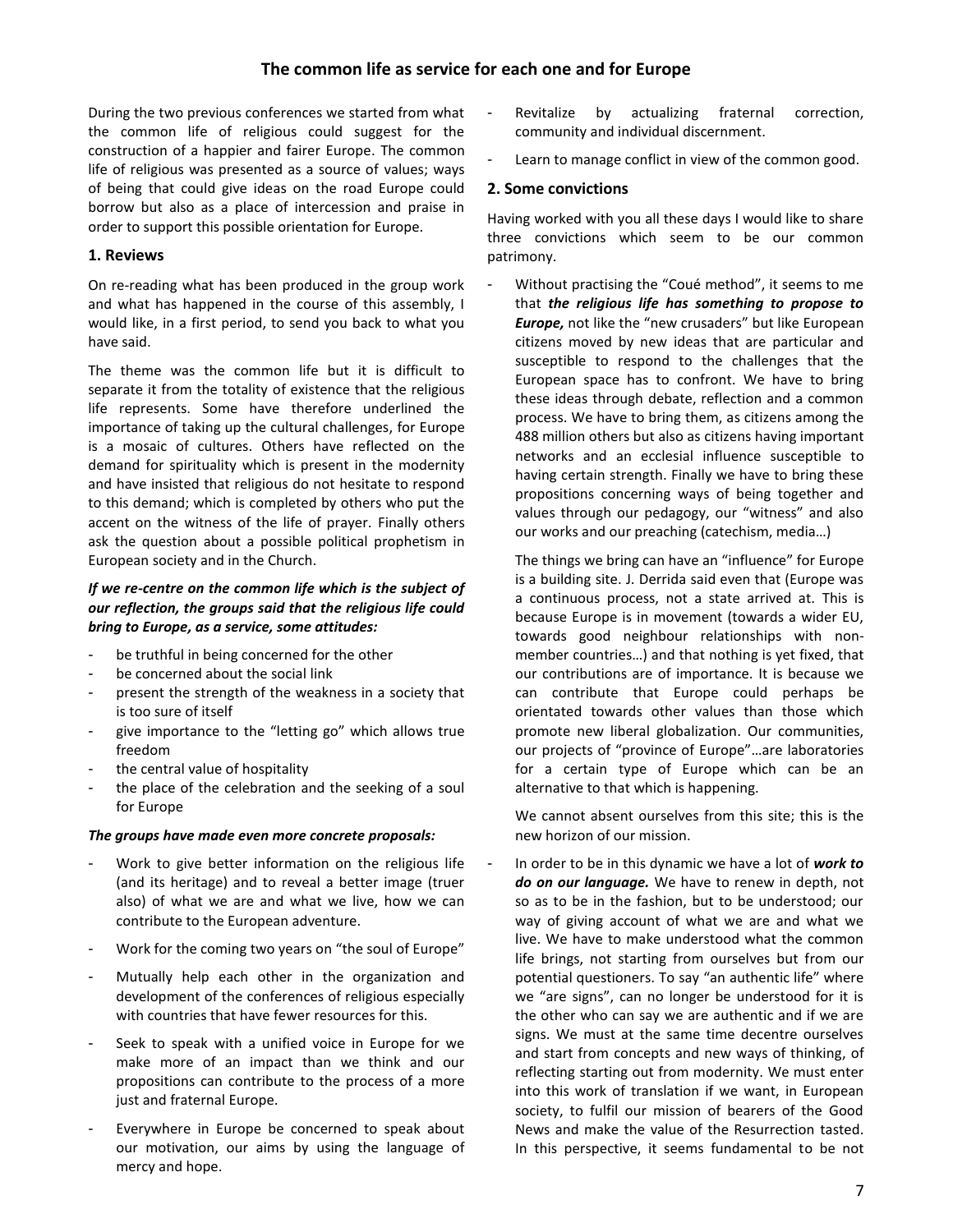visible but legible, under pain of being insignificant in contemporary culture.

Visiting together the museum of Ypres we experienced *the fragility of peace, of "creativity" of Europeans in destruction and violent* (murderous gas) and also of the necessity of going beyond these situations for it is so for humanity. Reconciliation is urgent every day; the healing of memories is a task which is never ended. It requires going beyond cynicism and resignation and demands strength so as to hear the wounds, say one's own and walk a bit of the road together. Reconciliation demands we dare to listen to the pain of the other and put words on our own. Through this process, there is no question of forgetting what happened in our countries, in our communities, in our congregations and what the source of the ruptures was, but we must affirm the hope, the reconciliation that Christ came to offer us and which continues its work in us helping us to transcend ourselves. Europe needs a word on the possibility of peace and reconciliation; the religious can share their lived experience including their failures and their difficulties.

## **3. Some clarifications**

Through the questions that were asked in the plenary assembly or debated in the group work, some points came up more frequently and give some aspects of the service that the religious life can offer in Europe.

#### **+ The common life and self-centring**

Self-centring describes in a non-moralizing way individualism. In a non-moralizing way for there is in this contemporary seeking something other than egoism. *To starting from self-centring is to give its place to individual subjects' claims to autonomy* while underlining the risks of going off the rails in an absolute subjectivity, or withdrawing into self and of indifference to others. Europe, like every other part of the world is caught up in this movement. Individualism becoming a value, suggests an autonomous capacity to define what makes sense for each one, the refusal of an external authority so as to say what is forbidden, the privileged place given to personal interiority. It also signifies the practise of do it yourself of convictions (which allow a mobile and flexible à la carte religiosity) and an infinite seeking for good. These are not "faults" or "errors" but a different world to that of the years immediately after the war which is expressing itself.

One of the corollaries of contemporary individualism is a certain indifference which takes on the appearance of tolerance. If each one is a fierce defender of his liberty (of thought and action), he must, so as not to let himself be interpolated by others, let the others think and do what they want. It is thus a great risk of juxtaposition of indifferent rather than tolerant individualities, in our communities as well. Life can seem easier, sweeter and policed, but where is the true fraternity that passes by a mutual interdependence and debate?

Now this way of thinking about the world in an egocentric way is one of the great problems of contemporary religious life. Religious life that leans on the common life is then become, even a little more anachronistic; it will be more difficult to accept, in this cultural universe of self-centring, as being a good way of living one's commitment to Christ than it was for older generations, where large families and the life of the team (scouts or other) were more frequently valued realities. The younger ones who enter congregations are marked by this culture of individualism and the older ones are also marked, even if they are not aware of it through their relationship with cheques accounts, obedience, to the individual decisions they take in great number or their resistance to a change of place of mission or apostolate.

The Europe of the egocentric is then a new challenge for the common life of the religious: either RL becomes a counter culture (a battlement against modernity) or it reconsiders its common life so as to be within this modernity and be a sign…or probably it has to live in this tension in a fruitful way by recalling the importance of generosity, of gift… and it is here that it renders service to the Europe that is being built.

#### **+ Conflicts and reconciliation**

This question came up several times during the assembly which felt thus that the common life finds its true "cement" here and that it can, on this point, give an account of what it lives for the project of the European union is wanting to be a project of reconciliation between belligerents and if that is successful for one part there remains still a lot of fear, distrust, stereotyping and fear. *The religious who live in the countries that were once communist know also that memories are still not healed* and that the suspicions, the rancour and "hates" are still present…not to mention the scornful "histories" we convey about those coming out of neighbouring countries.

*The common life experiences difficulties in being together; it is not an "angelic" universe but a universe of conversion, of the exercise of mercy.* Our communities live by pardon received and given as Christ suggested more than 77 times 7 times. So, we must mention the strength of pardon which not only makes possible the living together after the conflict but alerts to the sources of the never eliminated violence of human groups; pardon, never easy and yet essential.

Reconciliation also passes by oneself. To be reconciled with oneself invites one to leave scruples, unhealthy guilt behind. Each country of Europe must also leave its guilt behind.

For religious, pardon is inscribed in our lives by the reading of the Word of God, by the sacraments, by our openness to grace. How can we say to those who are our contemporaries that this is important and possible?

The management of conflicts is learned and procedures allow for the getting out of impasses. The techniques of